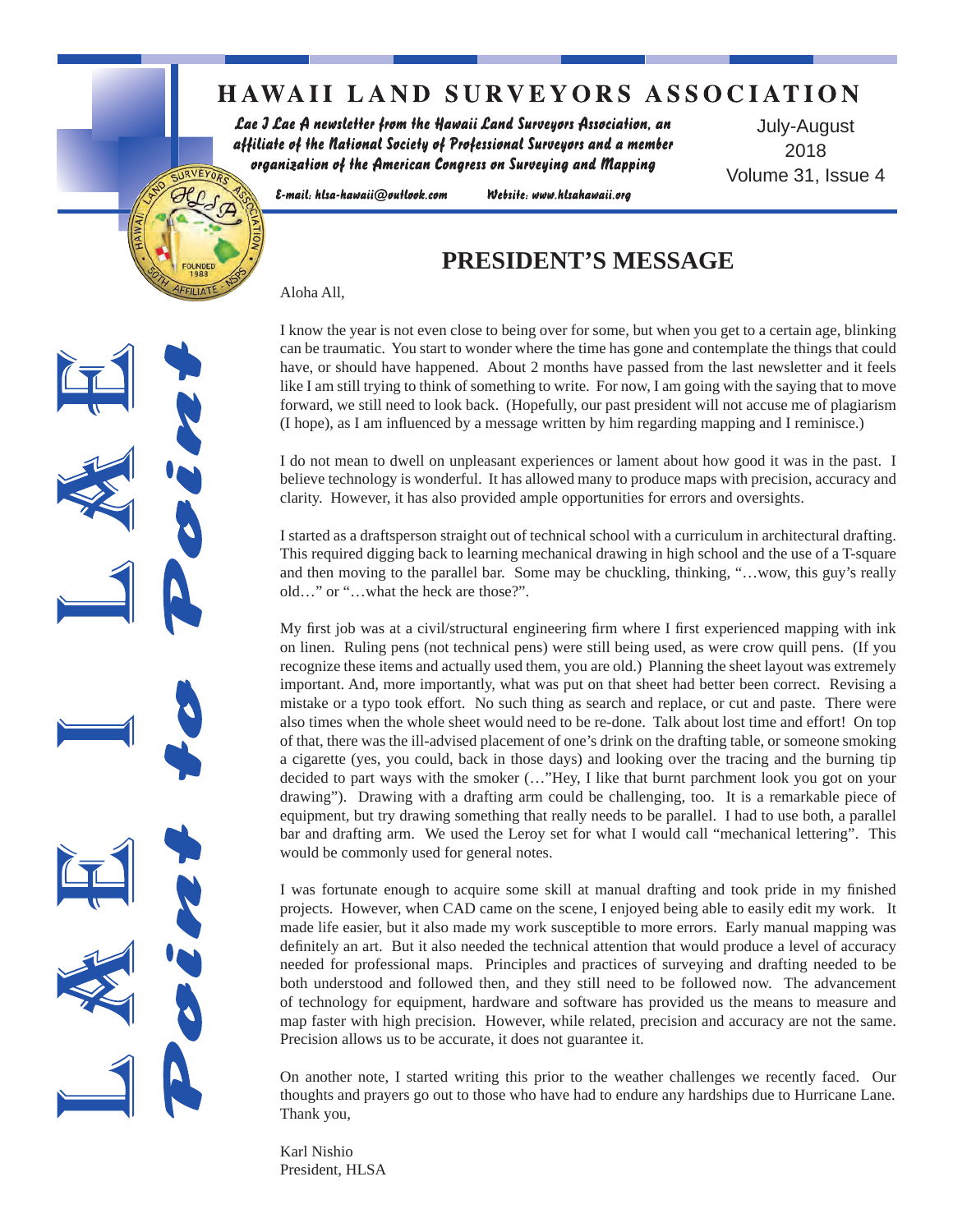# **HAWAII LAND SURVEYORS ASSOCIATION**  PRESENTS **The 2018 Annual Dinner Meeting**

# At 916 Coolidge Street, Honolulu **Saint Louis Alumni Association Club House Friday, October 12, 2018**

# This year we are privileged to have as special guests: **The Board of Directors for the Western Federation of Professional Surveyors (WFPS)**

We will also have special guest speaker Ben Petersen, WA presenting on the following topics:

# The Dangers of GIS

Map Disclaimers and Weasel Words: The Joy of Text

Starting at 3:00 PM Drinks & Pupus at 4:00 PM Dinner begins at 6:00 PM  *Discussion of Mapping of De-Registered Lands Followed by a general membership meeting* 

Please come, bring your families, and enjoy an afternoon with fellow Surveyors from Hawaii and across the country!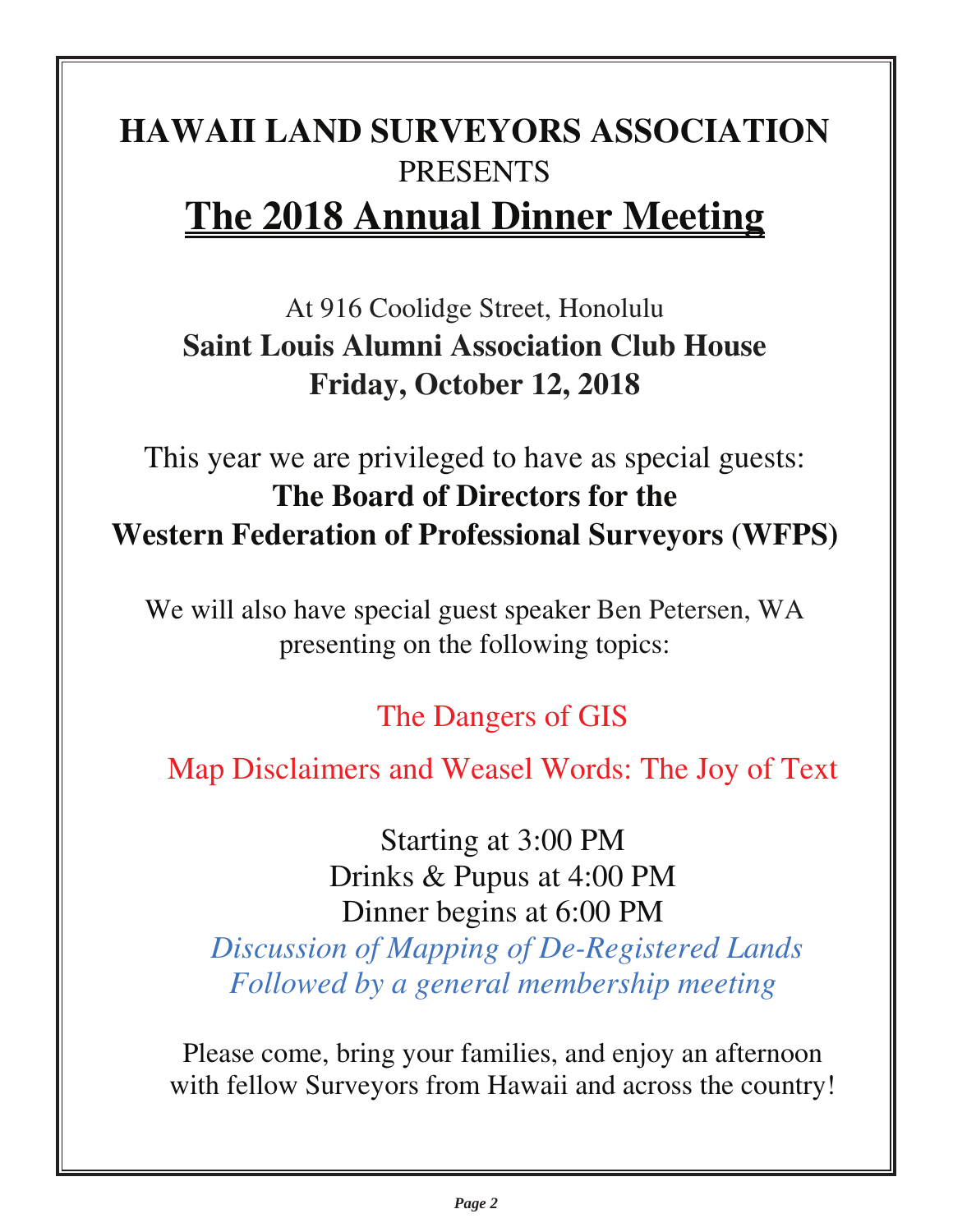#### **NSPS GOINGS ON**

By Joanne Williamson

#### **NSPS FOUNDATION AND DISASTER RELIEF**

The NSPS Foundation contacted me to remind me of the availability of relief funds for surveyors that may that need immediate assistance from Hurricane Lane. Please, please, if you, or someone that you work with, including administrative folks, basically "anyone working in the survey field and their immediate families" can use assistance getting on their feet, getting to work every day, and meeting immediate needs, in the face of a lava flow, hurricane, flood, or other disaster, please fill out an application from the NSPS Foundation. The requestor does not need to be a member of either HLSA or NSPS. And, they do not need to be destitute to need assistance. If you, or your coworkers, are in need because of a disaster, that is what the fund was set up for.

All the guidelines are spelled out. Please contact me at 808-436-6725 if you have any questions. Even if you are unscathed from disaster this year, be aware that this fund is a resource if needed in the future. 2018 has been a reminder that disasters affect all of us. https://www.nsps.us.com/page/DisasterRelief

#### **CERTIFIED SURVEY TECHNICIAN (CST) PROGRAM**

For years the CST program has not taken strong roots in Hawaii. Please read about it at http://cstnsps.com. If this is an idea whose time has come for you, or your firm, it is a robust multi-tiered skills and knowledge-based testing program with both an office and field track. It is recognized by the US Department of Labor within its National Apprenticeship Program and is serves to measure skills and gauge employee development. Testing, with an approved proctor, is available online. If there is interest HLSA can offer proctoring services at the annual conference in March. Please get in touch with me. If you would like to help promote the program locally, it is an opportunity to strengthen our profession.

#### **GEARING UP FOR THE 2019 SCHOLARSHIP SEASON**

Each year NSPS makes multiple scholarship opportunities available for surveying students. The 2019 Scholarship announcement and application form will be posted later this month. Stay tuned. https://www.nsps.us.com/ page/Scholarships

#### **STAYING CURRENT: NSPS NEWSLETTER AND NSPS RADIO HOUR**

NSPS sends out a link to its weekly newsletter, "**NEWS AND VIEWS**", so please make sure your email is current with HLSA. Search past issues by date or topic http://multibriefs.com/briefs/NSPS/index.php Curt Sumner, Executive Director of NSPS, hosts the **NSPS Radio Hour** which streams on Mondays (11AM EDT-5AM HST) but, if you aren't up for surveying at 5AM, shows are archived at http://www.americaswebradio.com/podcasts/ ACSM.xml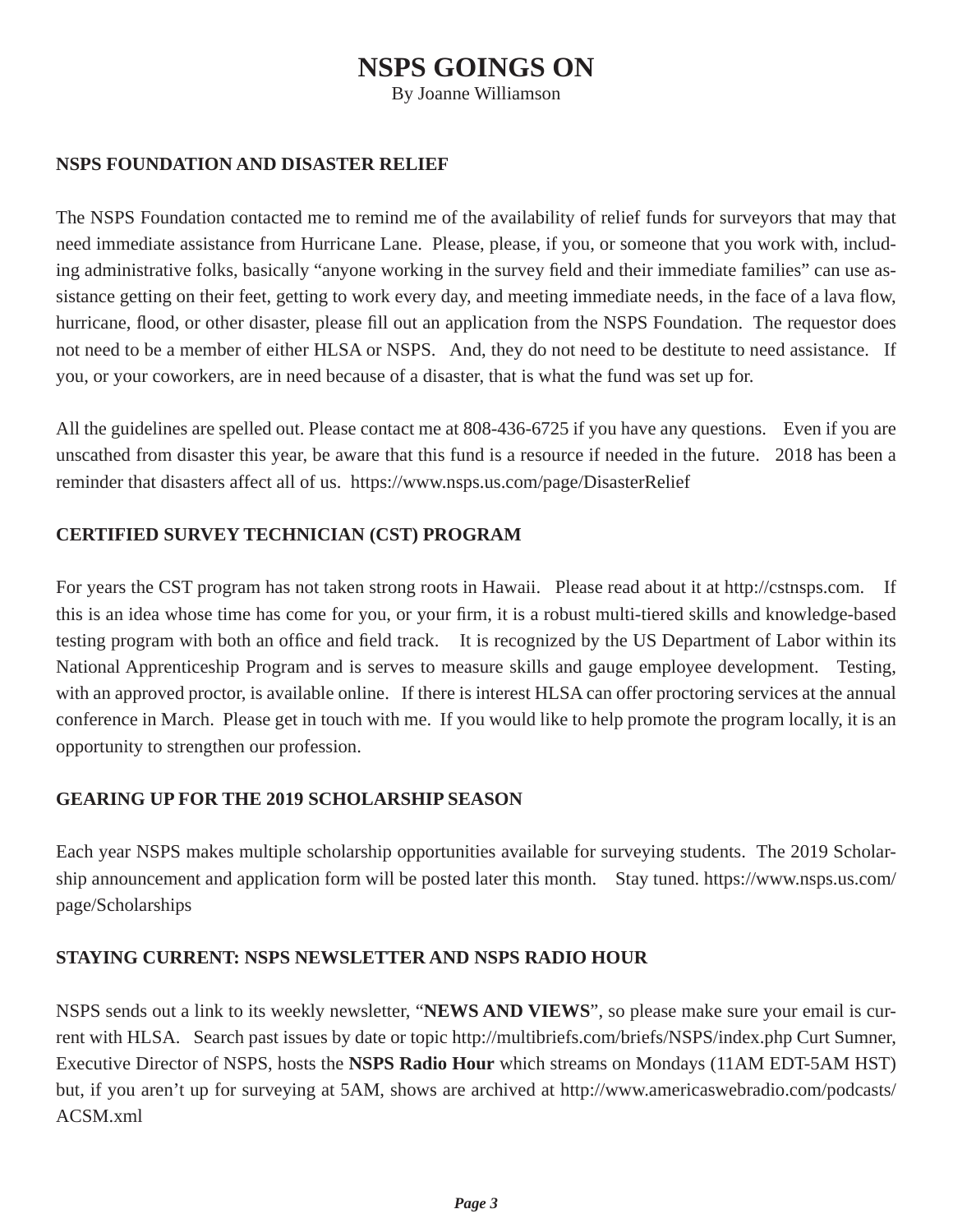## **MISINFORMATION ABOUT SURVEYORS**

A good survey is essential to any land sale or purchase. To quote the Maryland Society of surveyors website "Why Choose a Land Surveyor?" "A boundary survey (commonly referred to as a property survey) establishes or reestablishes the physical position and extent of the boundaries of real property. It reveals the existence of other rights affecting the property such as easements, rights of way, etc. Also, the relationships of improvements relative to property lines are established."

It is very unfortunate that some Hawaii realtors view a land survey as nothing more than an extra cost and a time delay in the sale of real estate. This never seemed truer than when I watched a local online course for realtors that was brought to my attention by a fellow surveyor. Here are some of the notes I took about "what surveyors do":

- 1. Surveyors measure to 1 hundredths of an inch.
- 2. Surveyors can't agree on the correct positions of the property corner resulting in multiple staked points.
- 3. The party chief or head surveyor may be the only one who speaks English; the others speak a foreign language, because no one wants to work for \$10.00 an hour walking around with a stick in the hot sun instead of working in air conditioning. They would rather be a realtor.
- 4. We have our conferences at McCoy Pavilion with no meals and it's like a dungeon while realtors have conferences in Waikiki at the Hilton and over 1000 people attend.
- 5. Land Court takes 6 months to 1 year to get approved. "Deregister because Land Court takes forever".
- 6. Government surveyors are in the union, they have job security. They acquire up to one year of sick leave AND vacation leave up to one year. They don't show up for work because they have job security. They are also not in a hurry to do their jobs. They have 3 speeds: Slow, Slower and Slowest!
- 7. Forgery and fraud are not covered under Land Court. Land Court only guaranties certain parts of title.
- 8. Surveyors don't need to sell their business after they retire because realtors will just go down the list to the next surveyor.
- 9. Hawaii has 200 licensed surveyors most of them are at the state and county.
- 10. Previously, surveys were done with Rod and Chain. Two guys have a rod and chain, one at each end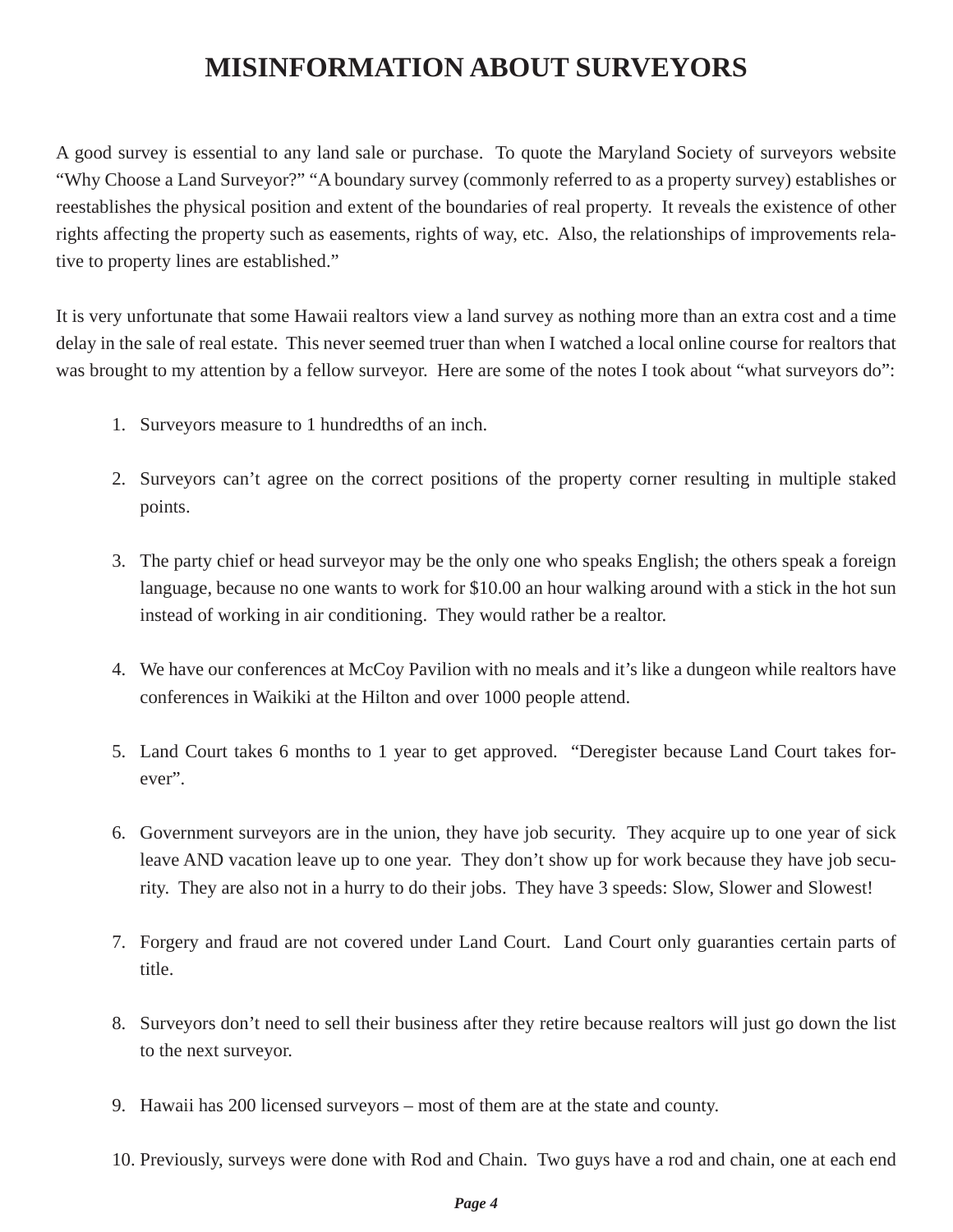and pull, a third person measures. Maybe that is why measurements are off. They may pull harder in the morning than in the afternoon. That's why they always say approximately in their surveys.

- 11. Surveyors don't call "encroachments" because lawyers have everyone scared.
- 12. Surveyors do not do CPR surveys. CPR lots have no survey demarcation points placed on the ground.
- 13. Surveyors make the map and the attorney does the legal description.
- 14. With a K-1 survey, if the property pins are determined to be in the same location, the buyer pays. If the property pins are determined not in the same location, the seller pays.
- 15. With a K-2 survey, the surveyor does not certify the accuracy of the map and doesn't guaranty the work; previous surveys may have been off.
- 16. Surveyors are sly. "put discrepancy into the street and hope no one catches it." "Sweep it under the rug." "Lots of mess ups."
- 17. If there is a gap in the property it is considered "no man's land".

A lot of surveyors that I know personally had their names mentioned in this course. There was nothing negative, but I do not think it is right to associate our fellow surveyors with this negative portrayal of our profession.

If you do work for realtors, I hope you are willing to speak up for our profession and educate them on the realities of our work and the value surveyors add to their position as representatives of the buyer or seller. Our profession as a whole need to do a better job of explaining how much time, education, and experience it takes to become a Professional Licensed Land Surveyor compared to what it takes to become a Realtor (Sales Representative) and to become a Broker. In this respect alone, what surveyor's charge for our work in protecting and preserving real property is a very small percentage of what a realtor makes from the sale of a property, and that is ridiculously disproportional.

If something goes wrong and there is a lawsuit, whether it has to do with a subdivision, construction layout, residential sale, etc., the surveyor is often the first in line. Did they do an accurate boundary survey? Were the controls and offsets set correctly? Was the research thorough enough? Was the subdivision done correctly? Mapping? Description? You get the idea. Surveyors are liable for their work and must be able to defend their decisions in court when necessary. How much value should we put on our work? It's time to really start thinking of what our profession is worth to the public interest and figure out how to retain well trained individuals and draw interested young people into surveying as a career.

Clayton Kaneshiro, LPLS HLSA Past President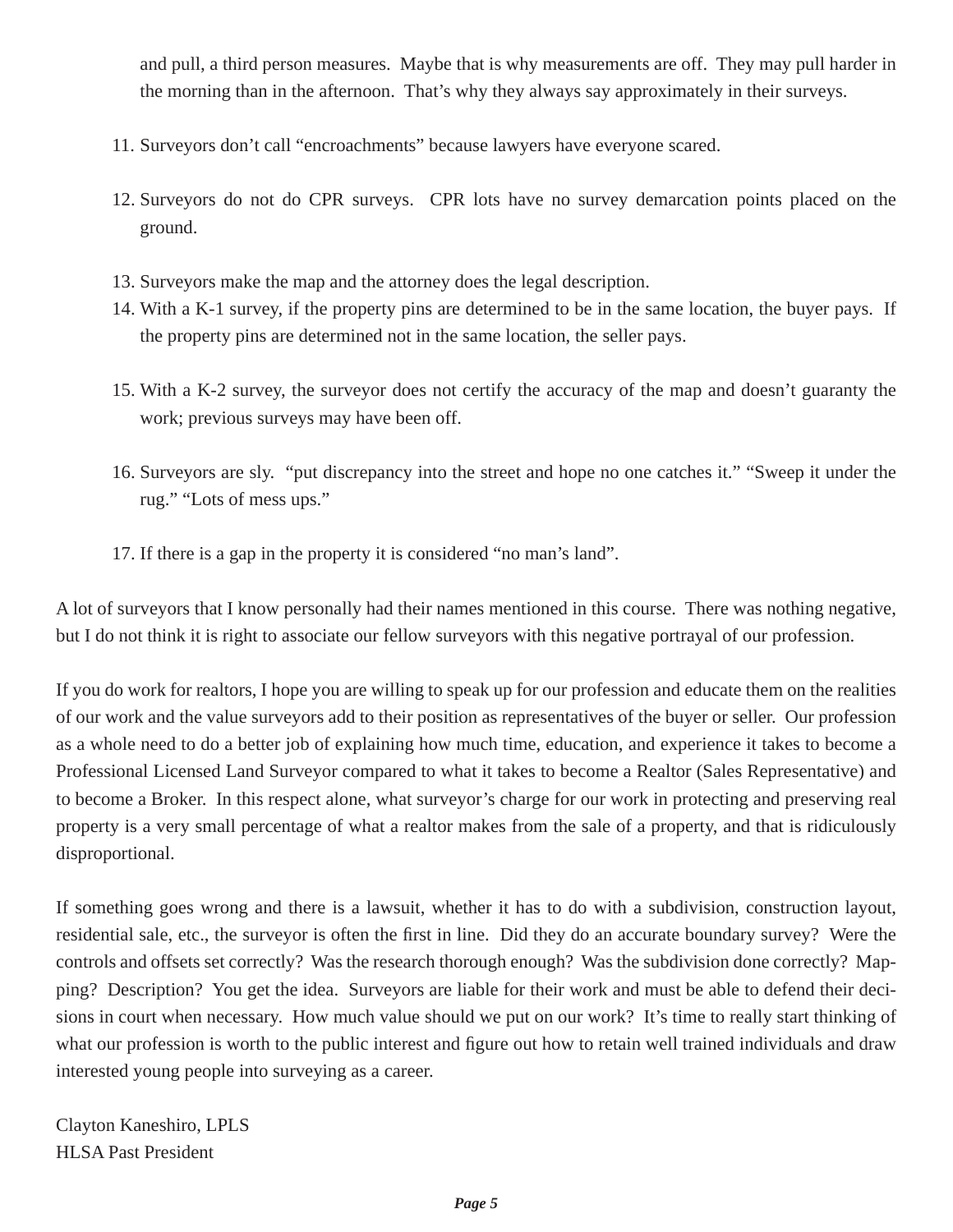

No matter where the job takes you, Frontier Precision is by your side, through our technology and support. That continues today, with the redesigned powerful Trimble TSC7 controller — it delivers the latest version of our field software with a more powerful processor to make quick work of large projects. Because at Frontier Precision, we never forget the most important measurement is your bottom line.



# Even when you're off the grid, you're not off ours.



**Want more information? Contact:** Brennan O'Neill | Geospatial Sales Representative brennan@frontierprecision.com 808.465.3900 | 808.824.0336 Direct / Cell



**The New TRIMBLE® TSC7** Large 7-Inch Screen Windows 10 Operating System Military-Grade Rugged Design

### **Frontier Precision | 2144 Auiki Street | Honolulu, HI 96819**



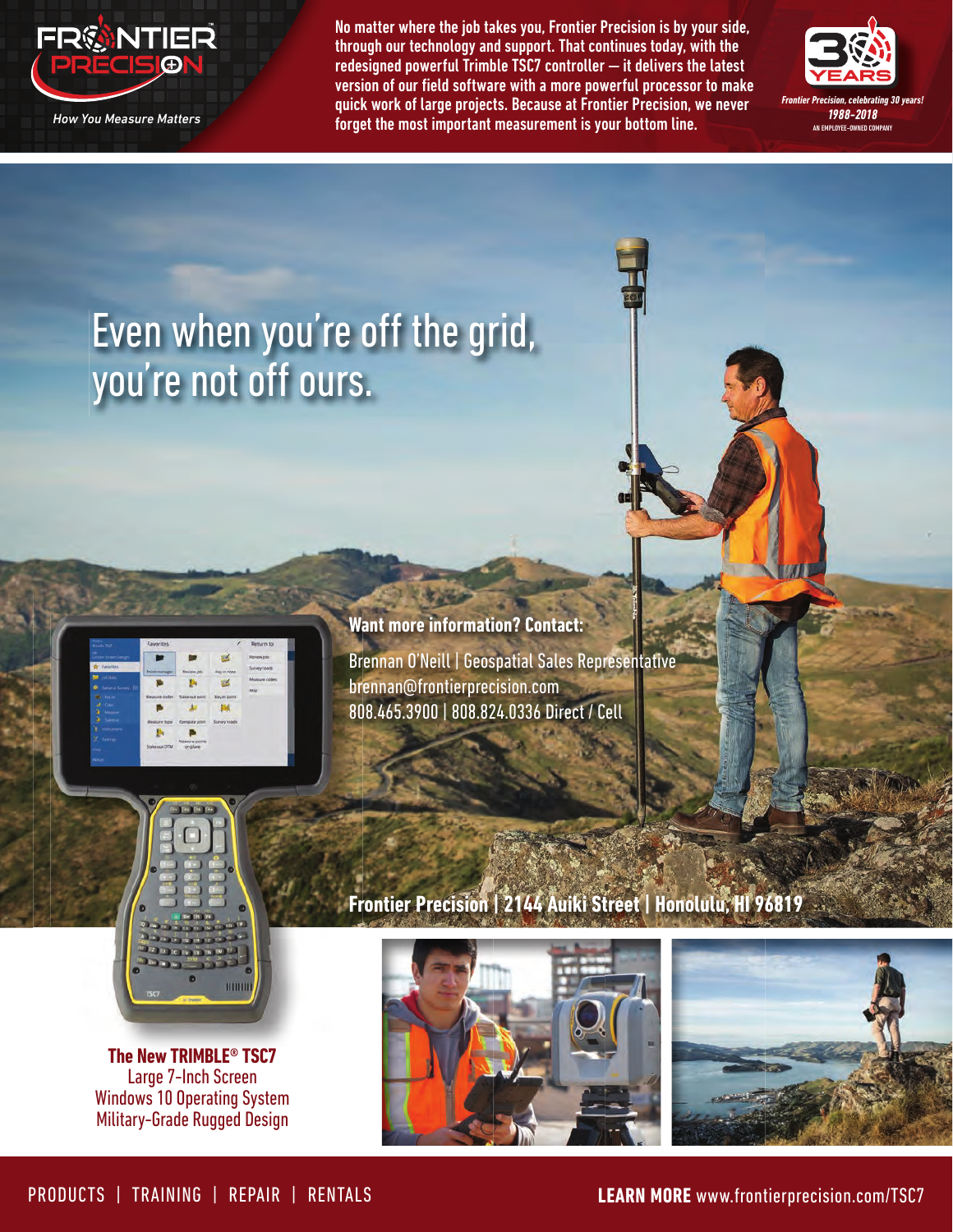

*Surveyors, Contractors, Drafting & Supplies* 

*Instrument Rental & Repair* 

Hubs Hawaii Inc. 85 Po'okela Street Hilo, HI 96720 Phone: (808) 961-3223 Toll Free: (800) 634-0206 Fax: (808) 935-6107 Email: hubs1@hawaiiantel.net Website: *www.hubshawaii.com*





*Systems* 



*Products We Sell!* 









*Total Stations Digital Theodolite Transit Automatic Levels Data Collection & Digital Levels* 

*Office Software* 











*Drafting Tools & Supplies* 

*Level Lasers & Grade Lasers* 

*Point & Line Lasers* 

*Pipe Lasers Measuring Wheels* 

*Accessories* 

*Safety Gear* 

*Our Service Department offers in-house service & repair on surveying instruments and laser levels. For questions and / or repair pricing, please contact us.* 

# *We Repair & Rent!*



*We offer daily, weekly, or monthly rentals on survey and laser equipment at affordable prices. This is perfect for onetime-needs or weekend projects. For questions regarding rental pricing and availability, please contact us.* 

*Field Tools & Supplies* 

# *We Deliver, Pick-up & Ship!*



*We deliver & pick-up from Hilo to Kona, to save you from taking that special trip into Hilo. If you're on another island, no worries, we ship via UPS, USPS or air Cargo. Just contact us and we can provide you with the best method possible.* 











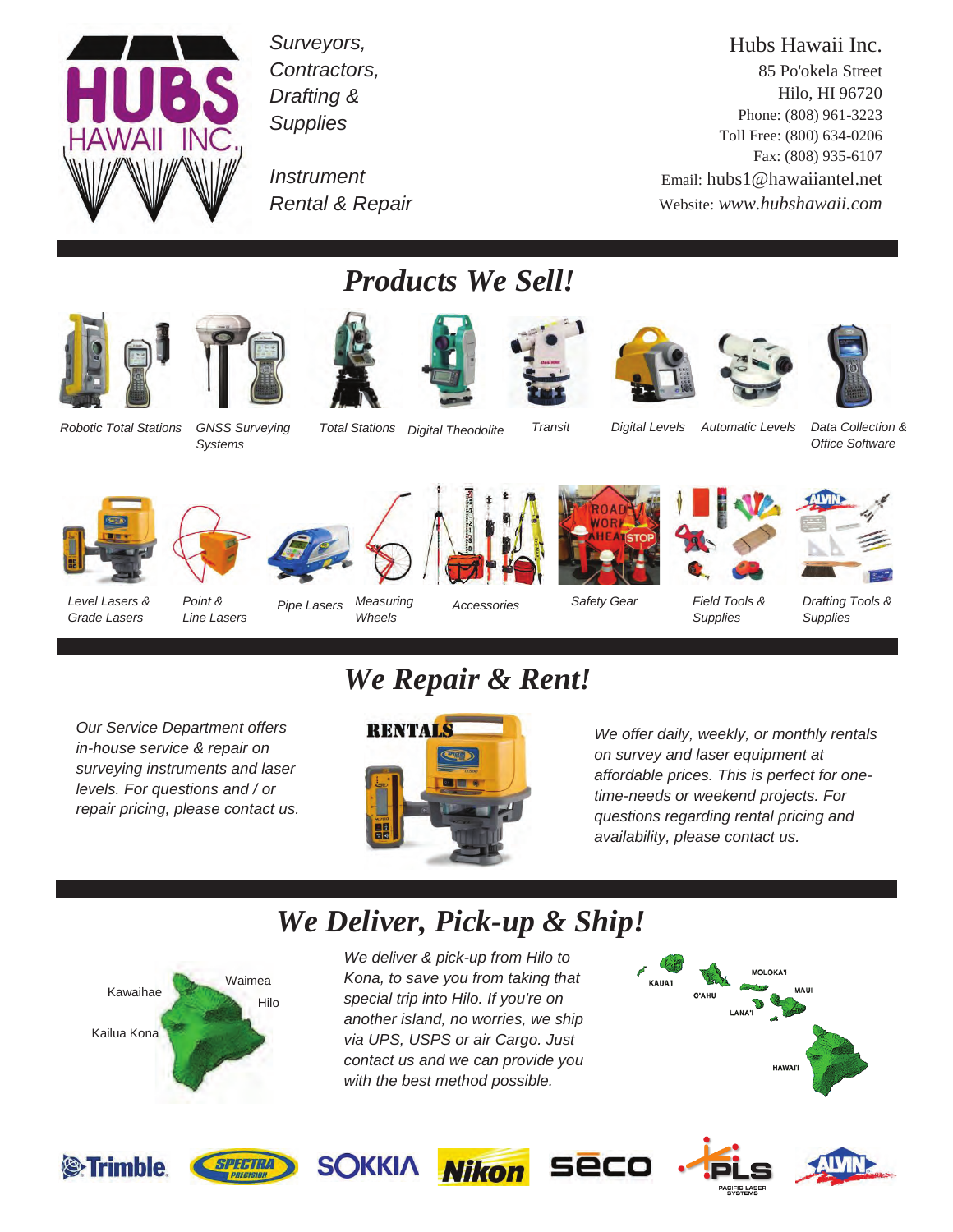#### DRONE SURVEYING WITHOUT TARGETS







# eBee

# SENSEFLY EBEE PLUS RTK

**RTK on board enables** survey-grade accuracy without ground points or targets.

Best in class range allows you to cover up to 4.5 square miles in a single flight.

Multiple cameras available for all applications including thermal, infra-red, and multispectral options.





David Wilmarth Phone: (808) 342-4393 davew@surveyorshawaii.com

Surveyors Supply Company, Inc. 94-356 Uke'e Street, Ste. A Waipahu, HI 96797 Phone: (808) 676-7944 Fax: (808) 676-5488